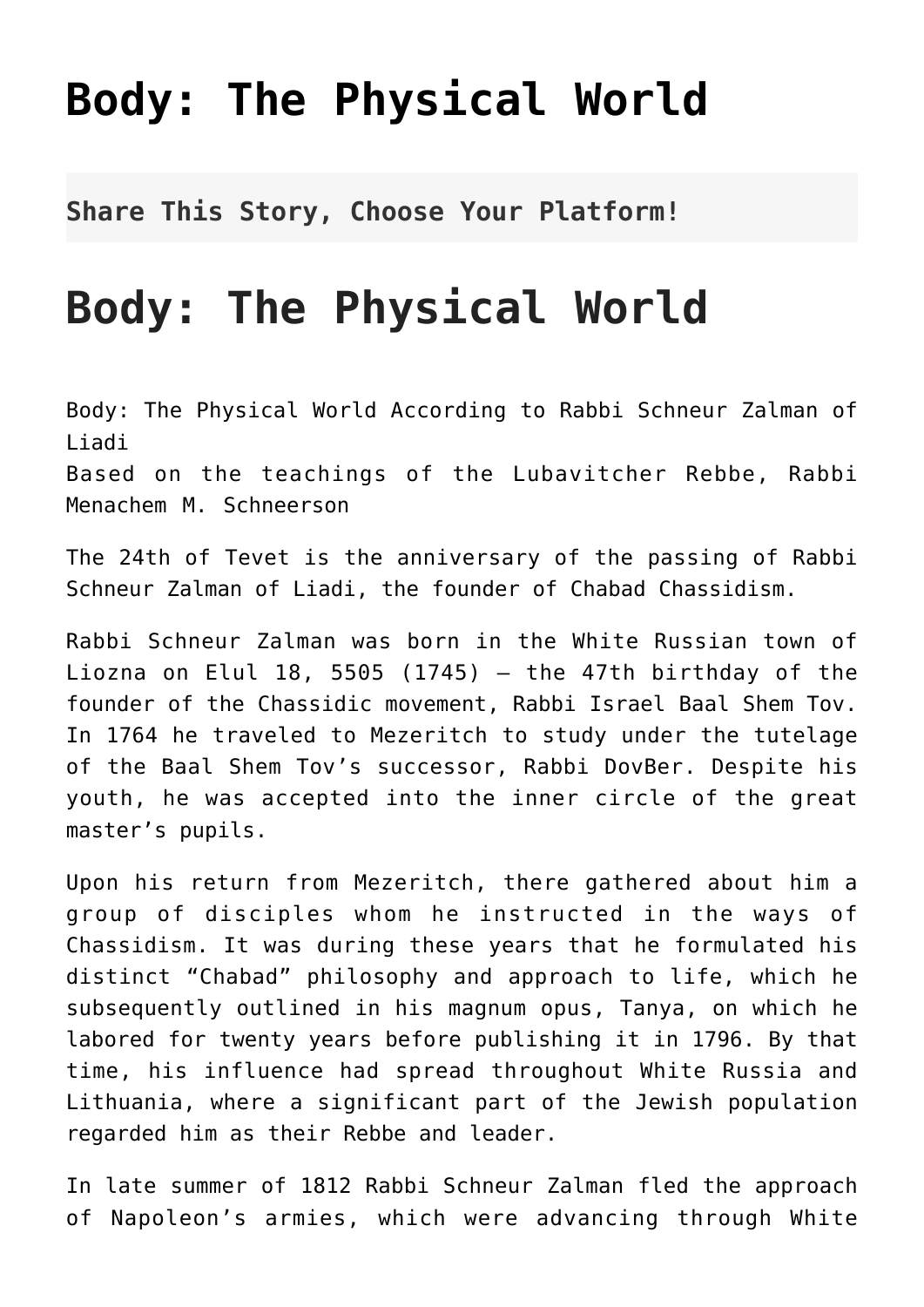Russia in their push toward Moscow (Rabbi Schneur Zalman actively supported the Czar in the war against Napoleon — see our previous articles, Bonaparte and the Chassid and Is Judaism a Theocracy?). After many weeks of wandering he arrived, in the dead of winter, in the town of Pyena. There he fell ill and on Tevet 24, Motzaei Shabbat (Saturday night) following Shabbat Parshat Shemot, at 10:30 in the evening, he returned his soul to its Maker.

In those last days in Pyena Rabbi Schneur Zalman wrote one of the most profound essays to issue from his pen — a lengthy treatise later published as "Section 20" of Igeret HaKodesh (a collection of his letters and essays appended as "Part Four" of Tanya). Another manuscript that has been preserved from those days is a short discourse entitled "The Humble Soul", which the Rebbe wrote shortly before his passing (by one account, "After havdallah, several minutes before giving up his soul in purity to G-d").

The contents of these two discourses present something of an enigma to the student of Rabbi Schneur Zalman's philosophy, who expects to see a recapitulation of the Rebbe's earlier works in these products of his final days. Instead, one finds what appears to be a departure from  $-$  or even a reversal of  $$ certain key principles of his previous teachings.

## Spirit Over Matter

In his Tanya, Rabbi Schneur Zalman describes a perpetual struggle between the spiritual and the material in man and in creation.

Within the human being, this conflict takes the form of a battle between the "animal soul" and the "G-dly soul." The animal soul is our physical self — the drive to be and exist, the instinct for self-preservation, self-fulfillment and selfenhancement. The G-dly soul is the source of our spirituality — our drive for self-transcendence, our yearning to escape the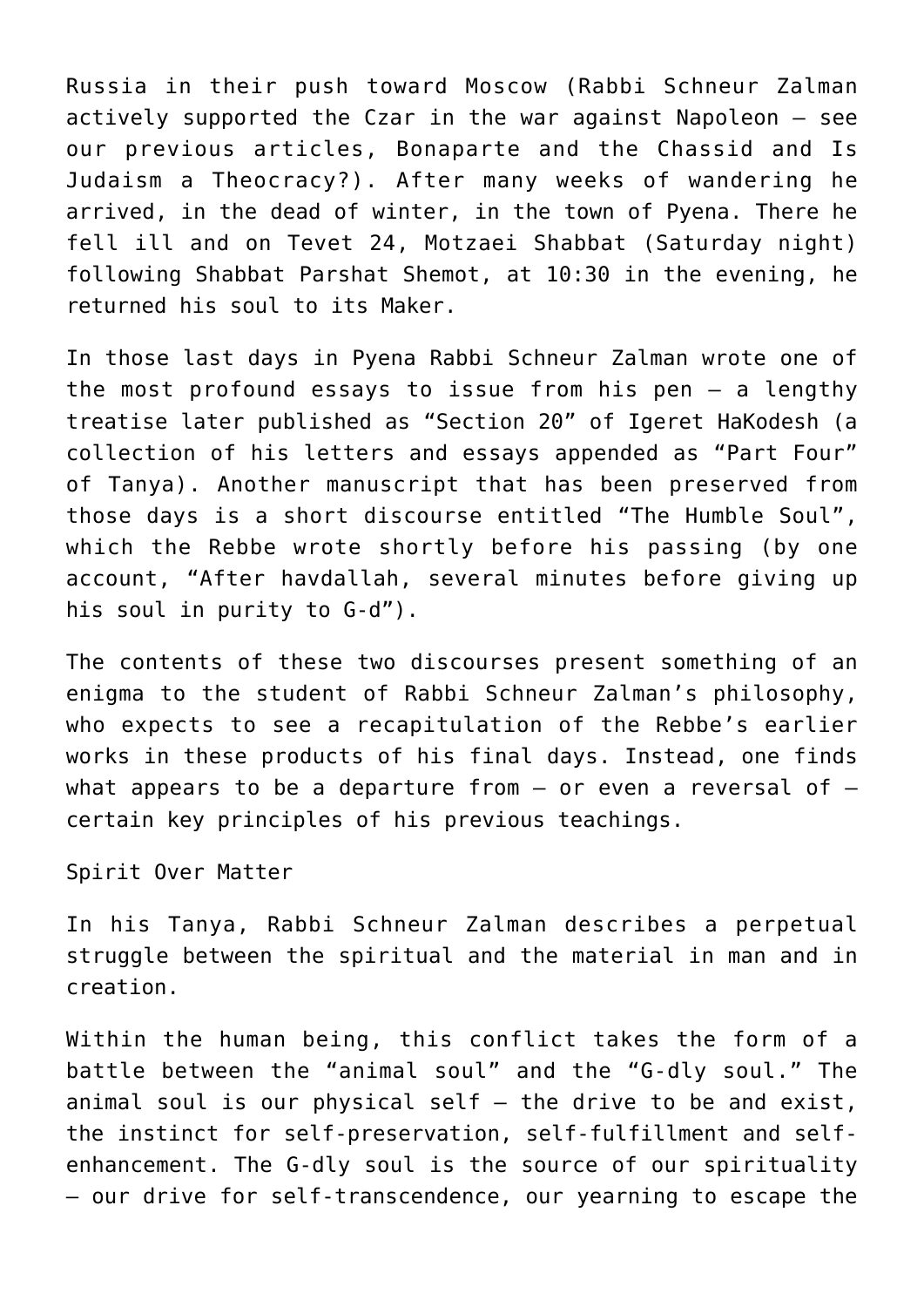confines of our material existence and connect to the infinite and the eternal. Life is the war between these two opposing drives: every act we do, every word we utter, even every thought we think, is an outcome of this inner struggle, representing the victory of one of the two selves vying to express itself and further its aims via the body and faculties which they share.

On the cosmic level, there is the conflict between the spiritual essence of creation — the divine utterances or sparks of holiness at the core of every created thing — and the mantle of materiality that embodies, obscures and imprisons them. We redeem these "sparks of holiness" by utilizing the material objects and resources of our world to serve G-d, thereby transforming them from material things (i.e. things that exist for their own sake) into spiritual things (things whose sole purpose is to serve a higher end).

What makes the spiritual more holy than the material? Why are the instincts and drives of the animal soul less G-dly than those of the G-dly soul? Rabbi Schneur Zalman explains that the cardinal law of existence is that "There is nothing else besides Him" (Deuteronomy 4:35). Hence, transcendent and selfabnegating entities are holy and G-dly, for they affirm and convey the truth that there is no true existence (that is, nothing that exists for its own sake) other than G-d. Selforiented things are profane and unG-dly because their very existence entails an obfuscation of this truth.

Thus, even the most innocent of physical actions can be a subtle form of "evil". If a person eats with no thought other than satisfying his natural craving for food — which is his animal soul's desire to sustain its physical existence — his eating constitutes a denial of the principle that "there is nothing else." The Tanya therefore instructs us to sanctify our eating by eating for the purpose of utilizing the energy we derive from our food to serve G-d. In this way, the act of eating becomes a holy  $act - an act that expresses, rather than$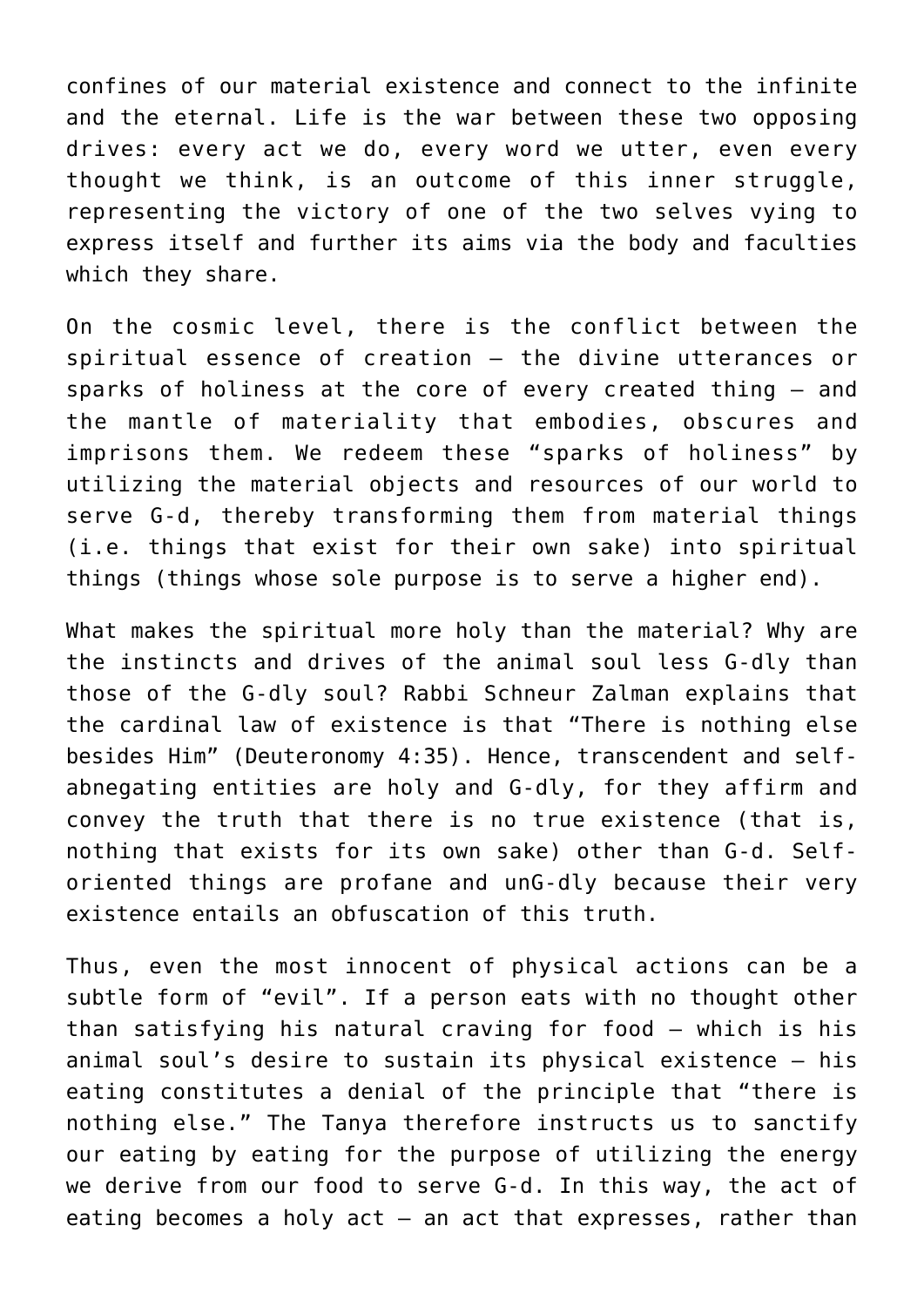controverts, the exclusivity of the Divine.

It is not enough, says the Tanya, to carry out the commandments of the Torah and refrain from transgressing its prohibitions. This is but the most overt battlefield in the war of life. We must go further, to battle the more subtle challenge to the integrity of our bond with G-d: to vanquish the material self that contests the divine truth with its pretensions to a self-defined existence.

The Tanya charts a program for life to achieve this end: to dethrone the material self from its natural station as the seat of our identity and the prime motivator of everything we do, and establish our spiritual self in its place; to transform our every deed from an act of self-perpetuation to an act of self-transcendence and self-abnegation; to actualize the spiritual essence within every creation and free it of its corporeal body and prison, by enlisting it in the endeavor to serve G-d.

As Rabbi Schneur Zalman writes in a key passage in Tanya, "The foundation and root of the entire Torah is to raise and exalt the soul over the body."

The Conquest of Earth

One would presume the moral tone of such an approach to life to be one of disdain for the material world and for all things physical. Yet the Tanya is far from an ascetic's manifesto. It does not call for a denial of the body's needs, or even for a renunciation of physical pleasure. While it condemns indulgence in the material for its own sake — for no purpose other than sustaining or giving pleasure to the body — it sees the potential for sanctification even in as physical an activity as "eating fat beef and drinking spiced wine" when it serves the purpose of "giving oneself an expansive state of mind in which to serve G-d and [study] His Torah or to fulfill the mitzvah to enjoy the Shabbat and the festivals."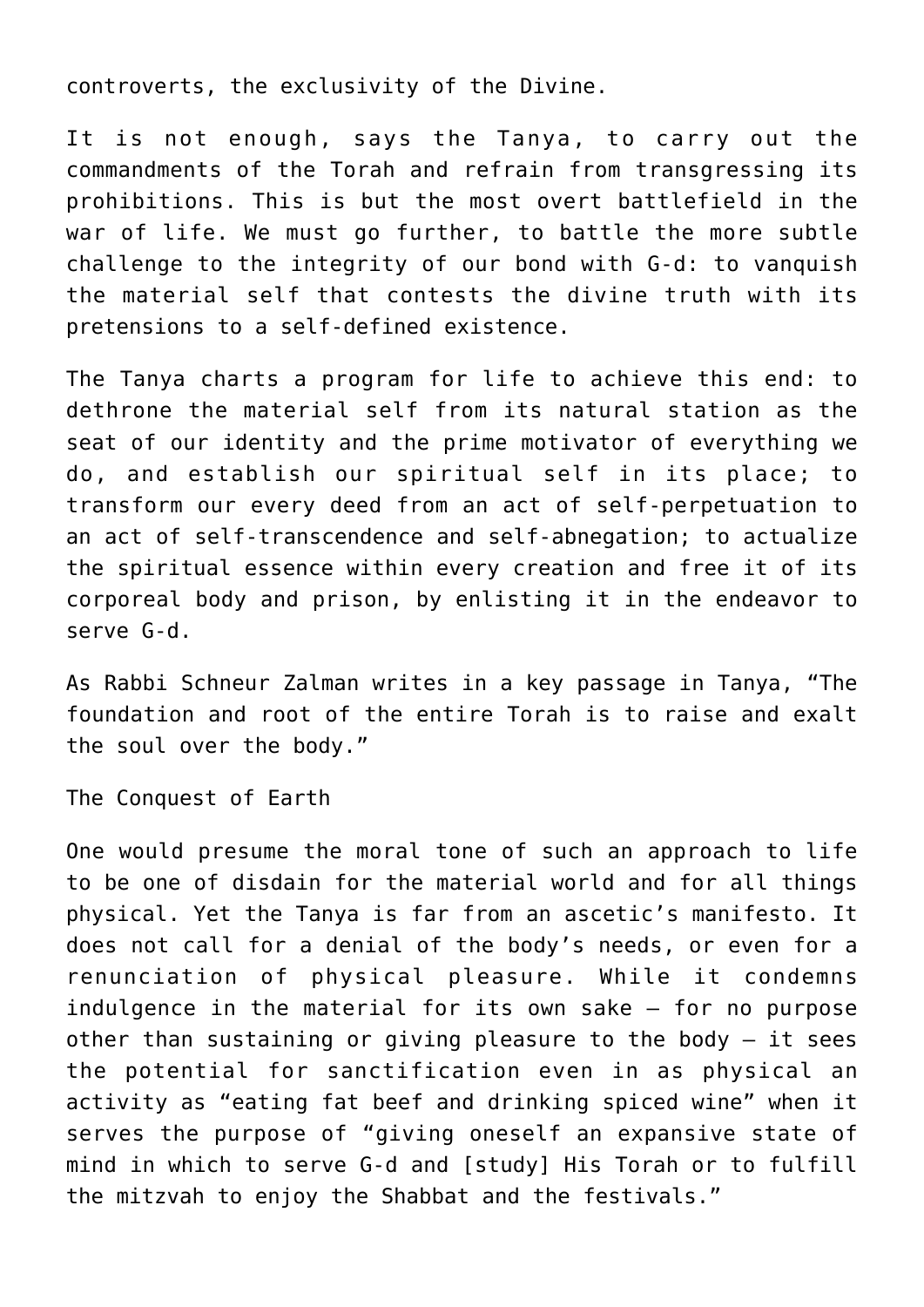The Tanya goes so far as to declare the physical world to be the ultimate objective of G-d's creation and the only environment within which His desire for a world can be satisfied. All other dimensions of creation — including the most lofty of spiritual worlds and realities — were created solely to facilitate the creation and the continued existence of our physical world and its actualization of the divine desire for a "home in the lower realms." Indeed, as Rabbi Schneur Zalman points out in numerous discourses, virtually all the mitzvot of the Torah involve the utilization of some material substance to fulfill the will of G-d — wearing tefillin made of animal hide or tzitzit made of wool, eating matzah on Passover, giving money to charity, etc.

This, however, does not contradict our earlier classification of the material as profane and unG-dly. In fact, it is precisely because of its profanity and unG-dliness — precisely because its very existence belies the truth that "There is none else besides Him" — that the physical reality is the focus of G-d's desire for creation.

For it is in the conquest of the material that the true supremacy of the spirit is revealed. As the intensity of a lamp is measured by the farthest point its light can reach, and as genius is ranked by the extent of its ability to explain itself to the simplest of minds, so is the allpervasiveness of the divine most powerfully expressed when a material substance — the least transcendent of G-d's creations — is made to serve a G-dly aim.

In other words, the paramount role that physical reality plays in the divine purpose in creation is not a factor of any positive quality on its part. On the contrary: because of its contrariness to all that is spiritual and G-dly, it is the vehicle of choice to reveal the infinite reach and scope of the divine truth.

The Divine Analogue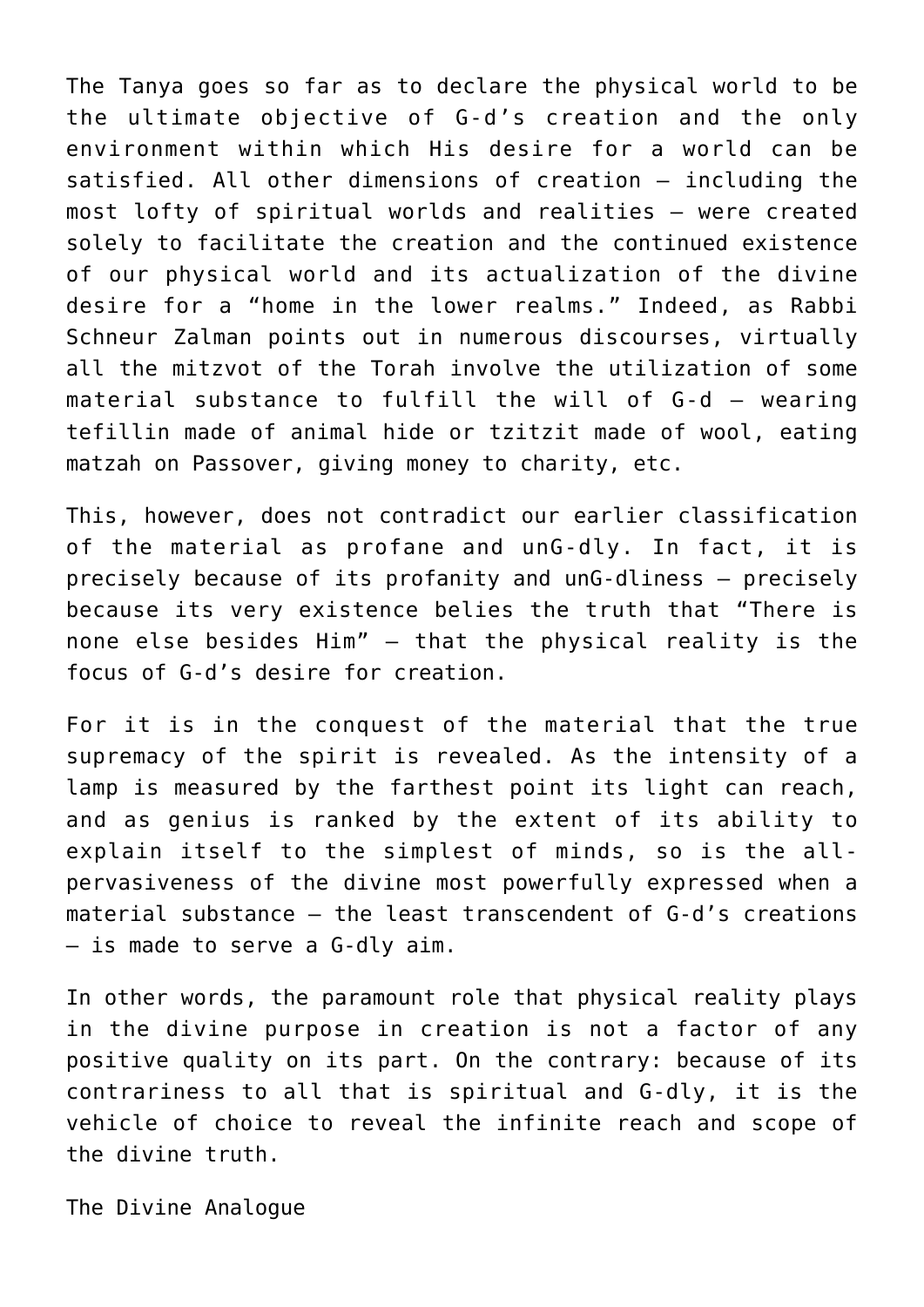Such is the world-view put forth in the Tanya and augmented by scores of maamarim (discourses) delivered by Rabbi Schneur Zalman in the four decades of his leadership. Then, in the last days before his passing, he authored two discourses which open an entirely new perspective on the material reality.

In Section 20 of Igeret HaTeshuvah, Rabbi Schneur Zalman addresses the issue of the centrality of the physical mitzvot to the divine purpose in creation. Here, however, he does not explain this in terms of the greater challenge to the divine truth posed by the material world. Instead, he attributes it to a certain synonymy between the divine reality and the physical reality.

We have described physical matter as the most self-defined of G-d's creations. This quality of the physical, we said, constitutes a denial of the truth that "There is nothing else besides Him." But it is also the quality that marks it as the only creation that shares this quality with its Creator.

G-d is the ultimate self-defined being — a being not preceded by any cause, a being who exists to no end other than itself. This is how He perceives Himself — for this is what He is. Other than G-d, there is only one other being that sees and presents itself as such — the physical object. But the physical object sees and presents itself as such only because it was instilled with this self-perception by its Creator. And in granting it this self-perception, G-d has imbued the physical object with a quality that is uniquely His. Only G-d, who Himself possesses absolute being, can create something that exudes such absoluteness of being — something that regards itself as having no other cause preceding it.

So the great lie of the material reality is also a great truth. It is a great lie because it presents itself as a true existence when the only true existence is G-d. It is a great truth because the truth it so falsely appropriates to itself is a representation, imprinted in its very being, of the truth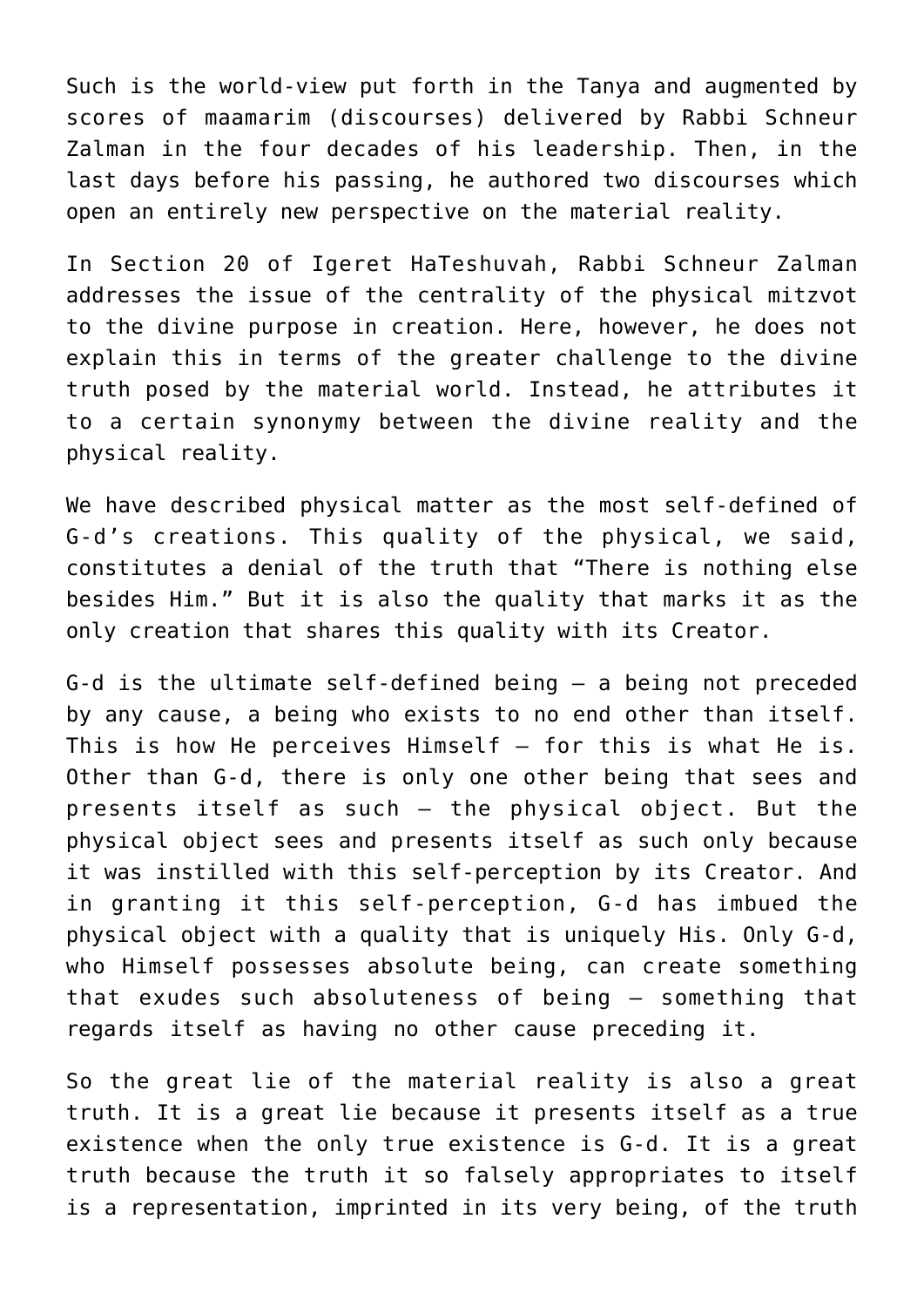of its Creator.

If we take the material world at face value, it is a challenge to the exclusivity of G-d. But if we delve deeper into its essence and origin, it is the ultimate attestation to His truth. If we listen to what the physical object says about itself, we hear a blatant denial of its Source; but if we look at what it is, we see an analogue of the divine being.

This is why the mitzvot — the building blocks of G-d's home in creation and the ultimate facilitators of our relationship with G-d - are physical deeds enacted with physical objects: not only because the material world is the greatest challenge to the divine truth (making its conquest the greatest proof of its potency), but also because, in the final analysis, physical matter is the most divine of G-d's creations.

The Humble Soul

This is also the thrust of The Humble Soul, the other discourse authored by Rabbi Schneur Zalman in the last days of his physical life.

Rabbi Schneur Zalman was a master philosopher and Kabbalist, and his achievements as a Talmudist and Halachist were lauded by follower and foe alike. Yet he devoted a great portion of his time to the material needs of his people, working to establish agricultural colonies to provide a livelihood for hundreds of families, and counseling the many thousands who came to Liadi to seek his advice regarding their communal, business and domestic affairs.

In the closing moments of his life, Rabbi Schneur Zalman looked back upon these expended hours and energies without regret. "For the truly humble soul," he wrote, "its mission in life lies in the pragmatic aspect of Torah, both in studying it for himself and explaining it to others, and in doing acts of material kindness in lending an empathizing mind and counsel from afar regarding household concerns, though the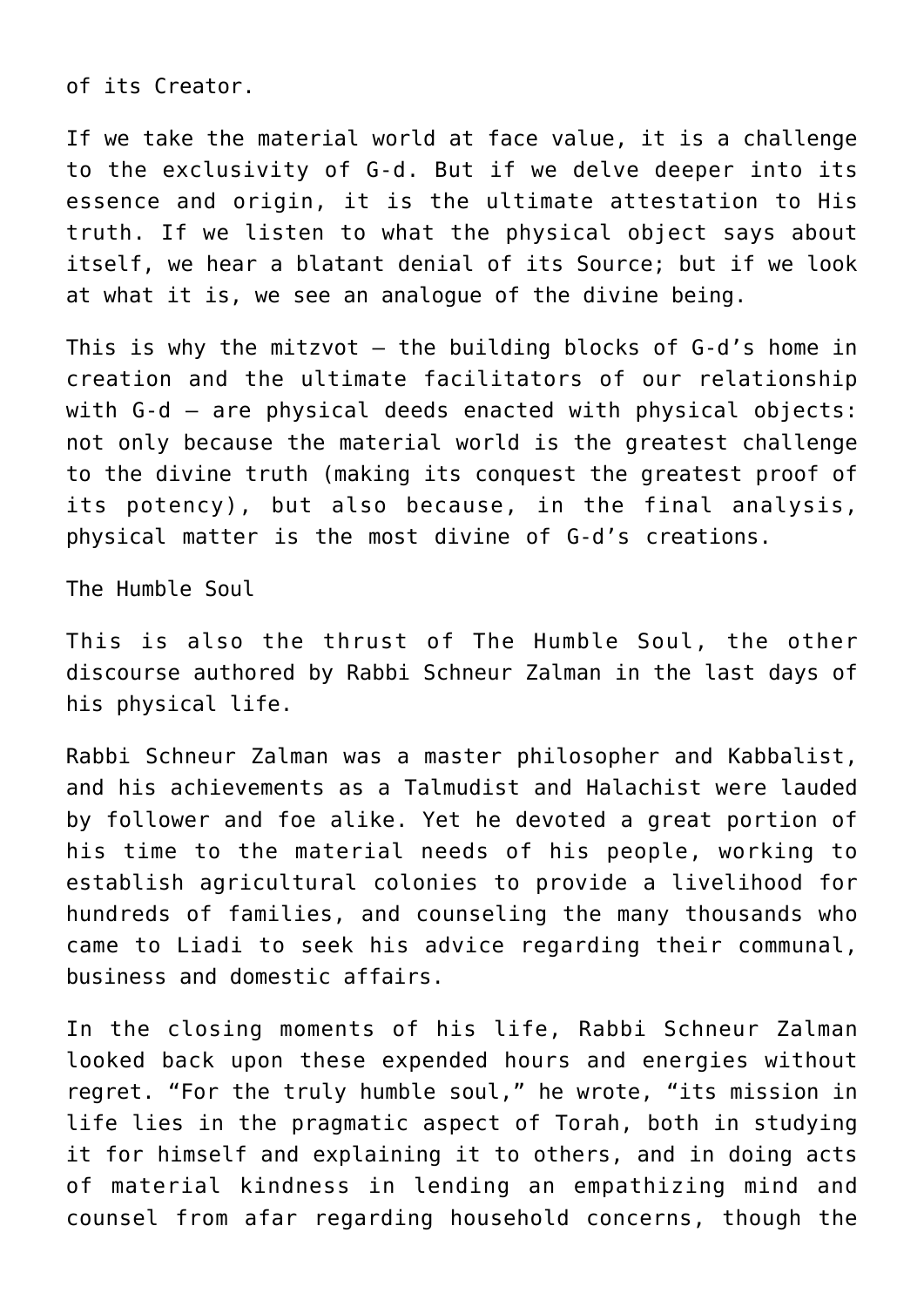majority, if not all, of these concern things of falsehood."

Why occupy oneself with "things of falsehood," much less see them as one's mission in life? Rabbi Schneur Zalman finds the answer in the following Midrashic account of the creation of man:

Truth said: "He should not be created, for he is full of lies." Benevolence said: "He should be created, for he is full of kindness" …. What did G-d do? He took Truth and threw it to the ground. Thus it is written (Daniel 8:12), "And You cast truth to the ground." Said the ministering angels to G-d: "Master of the Worlds! Why are You insulting Your signet?" [Said G-d:] "Truth shall ascend from the earth." Thus it is written (Psalms 85:12), "Truth shall sprout forth from the earth." (Midrash Rabbah, Bereishit 8:5)

The material life of man is full of falsehoods: the fallacy that its concerns are formidable and important, the fallacy that material conditions have the power to dictate one's spiritual course, the fallacy that physical life is an end in itself. Our first inclination may be to demolish these falsehoods, or to rise above them. But the truly humble soul accepts that it is its mission in life not to repress or escape the material, but to deal with it with faith and integrity.

And when it does so, it will find that its cultivation of the false soil of earth has caused a deeper truth to sprout forth: the truth that, in the words of Maimonides, "All existences, of the heaven, the earth, and everything in between, exist solely from the truth of His existence."

A Story

How might we reconcile these two world views? Is the vision of reality expressed in Rabbi Schneur Zalman's Pyena writings a departure from the vision formulated in his Tanya? Or are the Pyena discourses in fact the crowing turret of his life's